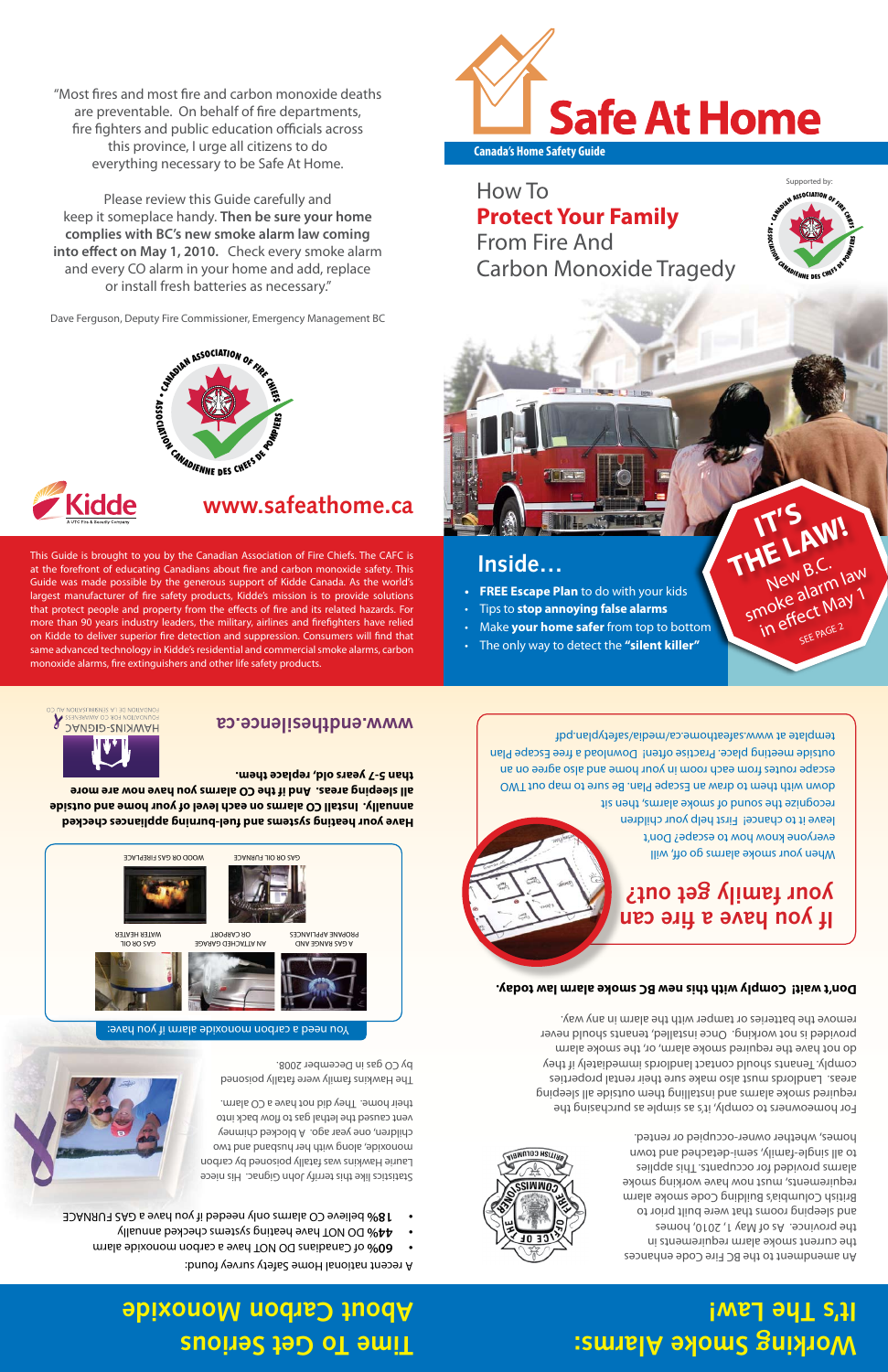## **Working Smoke Alarms: It's The Law!**

An amendment to the BC Fire Code enhances the current smoke alarm requirements in the province. As of May 1, 2010, homes and sleeping rooms that were built prior to British Columbia's Building Code smoke alarm requirements, must now have working smoke alarms provided for occupants. This applies to all single-family, semi-detached and town homes, whether owner-occupied or rented.



For homeowners to comply, it's as simple as purchasing the required smoke alarms and installing them outside all sleeping areas. Landlords must also make sure their rental properties comply. Tenants should contact landlords immediately if they do not have the required smoke alarm, or, the smoke alarm provided is not working. Once installed, tenants should never remove the batteries or tamper with the alarm in any way.

#### **Don't wait! Comply with this new BC smoke alarm law today.**

## **If you have a fire can your family get out?**

When your smoke alarms go off, will everyone know how to escape? Don't leave it to chance! First help your children recognize the sound of smoke alarms, then sit

down with them to draw an Escape Plan. Be sure to map out TWO escape routes from each room in your home and also agree on an outside meeting place. Practise often! Download a free Escape Plan template at www.safeathome.ca/media/safetyplan.pdf

## **Time To Get Serious About Carbon Monoxide**

A recent national Home Safety survey found:

- **60%** of Canadians DO NOT have a carbon monoxide alarm
- **44%** DO NOT have heating systems checked annually
- 18% believe CO alarms only needed if you have a GAS FURNACE

Statistics like this terrify John Gignac. His niece Laurie Hawkins was fatally poisoned by carbon monoxide, along with her husband and two children, one year ago. A blocked chimney vent caused the lethal gas to flow back into their home. They did not have a CO alarm.

The Hawkins family were fatally poisoned by CO gas in December 2008.



#### You need a carbon monoxide alarm if you have:









AN ATTACHED GARAGE OR CARPORT

WATER HEATER





GAS OR OIL FURNACE WOOD OR GAS FIREPLACE

**Have your heating systems and fuel-burning appliances checked annually. Install CO alarms on each level of your home and outside all sleeping areas. And if the CO alarms you have now are more than 5-7 years old, replace them.**

### **www.endthesilence.ca**